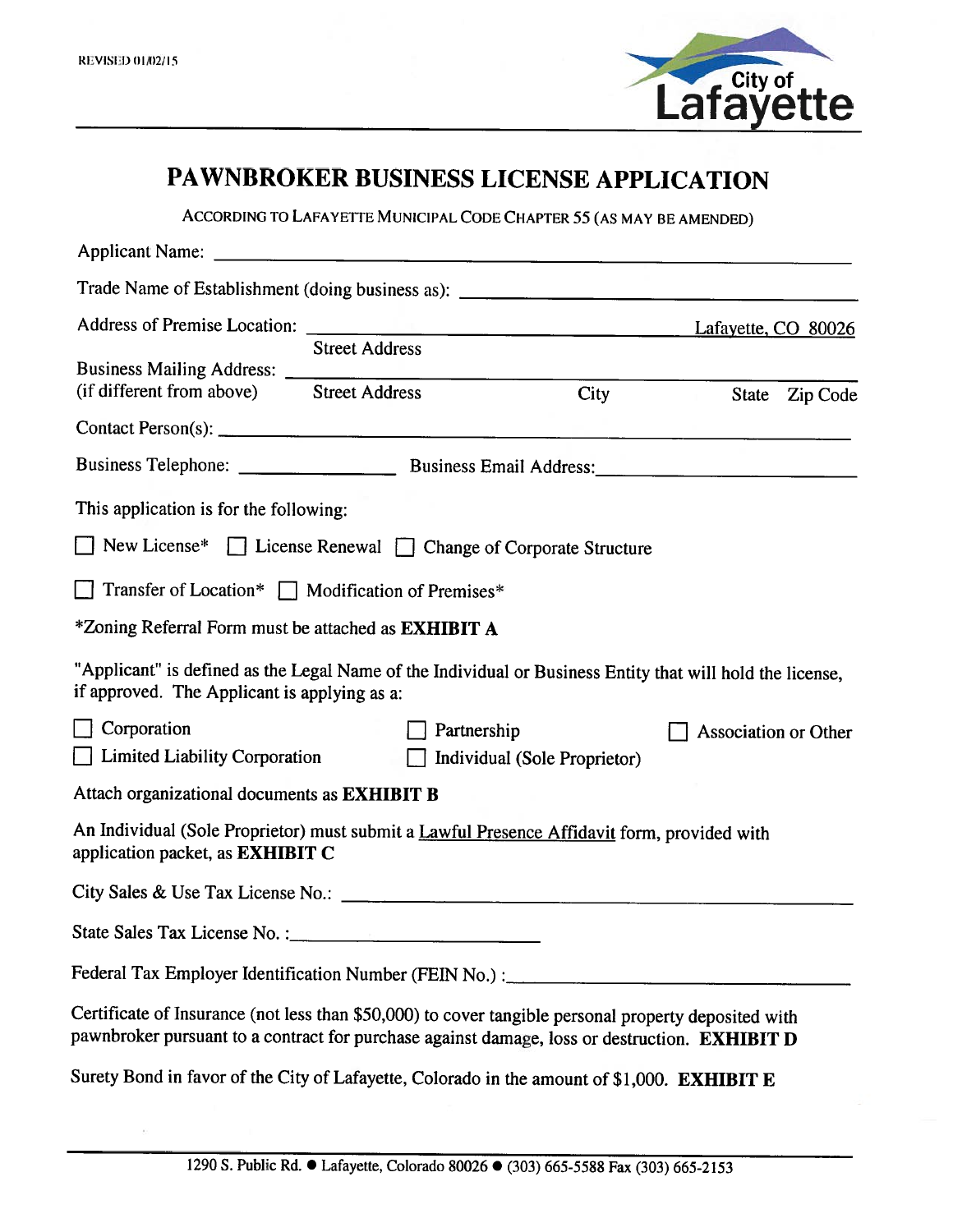#### **ASSOCIATED INDIVIDUALS**

For each individual listed below, please provide the following:

## YOU MAY ATTACH SEPARATE SHEETS OR ADDITONAL DOCUMENTS IF NECESSARY

- $\Box$  Written proof that the person is twenty-one years of age or over
- $\Box$  Two (2) recent portrait photographs of each person taken within the last six (6) months (2"x 2")
- **D** Pawnbroker Business License History for each person (Separate form provided)
- $\Box$  List of convictions and pleas of nolo contender or guilty for any criminal offense except traffic offenses
- □ Local individuals must be fingerprinted by the Lafayette Police Department. Out-of-State individuals must provide fingerprint cards from their local police department

| <b>Corporations / Individual / Partnership</b> |                          |                |  |  |
|------------------------------------------------|--------------------------|----------------|--|--|
| <b>President Name:</b>                         |                          | Phone:         |  |  |
| Address:                                       |                          | Zip Code:      |  |  |
| Social Security Number:                        | Driver's License Number: | Date of Birth: |  |  |
| <b>Vice-President Name:</b>                    |                          | Phone:         |  |  |
| Address:                                       |                          | Zip Code:      |  |  |
| <b>Social Security Number:</b>                 | Driver's License Number: | Date of Birth: |  |  |
| <b>Secretary Name:</b>                         |                          | Phone:         |  |  |
| Address:                                       |                          | Zip Code:      |  |  |
| Social Security Number:                        | Driver's License Number: | Date of Birth: |  |  |
| <b>Treasurer Name:</b>                         |                          | Phone:         |  |  |
| <b>Address:</b>                                |                          | Zip Code:      |  |  |
| Social Security Number:                        | Driver's License Number: | Date of Birth: |  |  |
| <b>Individual Name:</b>                        |                          | Phone:         |  |  |
| Address:                                       |                          | Zip Code:      |  |  |
| Social Security Number:                        | Driver's License Number: | Date of Birth: |  |  |

| If more than two Partners please attach separate sheet |                          |                |  |  |
|--------------------------------------------------------|--------------------------|----------------|--|--|
| <b>Partner Name:</b>                                   |                          | Phone:         |  |  |
| Address:                                               |                          | Zip Code:      |  |  |
| Social Security Number:                                | Driver's License Number: | Date of Birth: |  |  |
| <b>Partner Name:</b>                                   |                          | Phone:         |  |  |
| Address:                                               |                          | Zip Code:      |  |  |
| Social Security Number:                                | Driver's License Number: | Date of Birth: |  |  |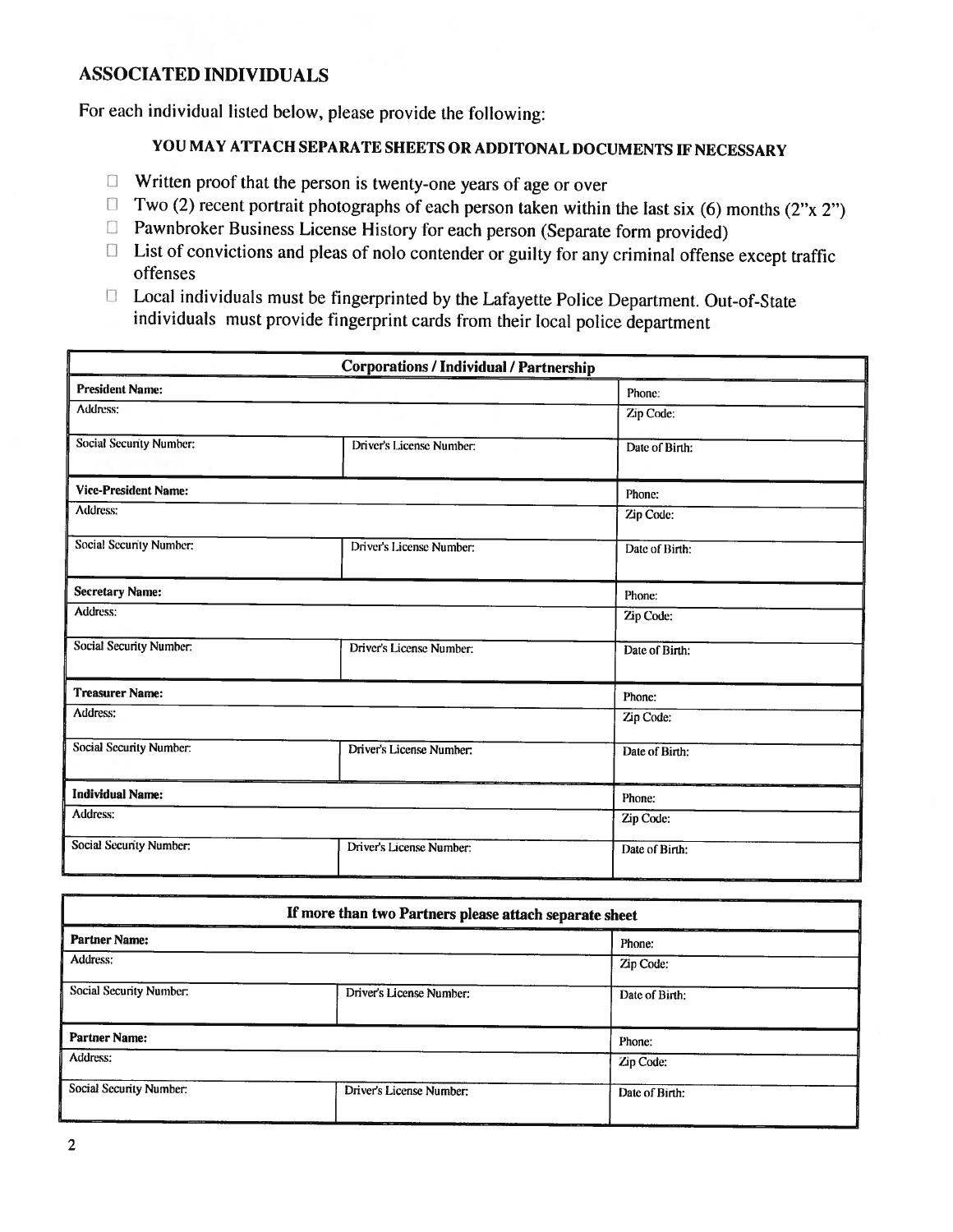|                          | Phone:         |  |
|--------------------------|----------------|--|
|                          | Zip Code:      |  |
| Driver's License Number. | Date of Birth: |  |
|                          | Phone:         |  |
|                          | Zip Code:      |  |
| Driver's License Number: | Date of Birth: |  |
|                          | Phone:         |  |
|                          | Zip Code:      |  |
| Driver's License Number: | Date of Birth: |  |
|                          |                |  |

### PROOF OF OWNERSHIP OR LEGAL POSSESSION

Provide proof of ownership or legal possession, or intent of legal possession. Proof must be for a minimum term of one (1) year from the date of the issuance of the license. **EXHIBIT F** 

#### **BUILDING PLANS**

Provide a set of building plans and specifications for interior of premise (for a new license or transfer of location only) EXHIBIT G

REGISTERED AGENT (A person other than the applicant, who prepared this application, e.g., an attorney or an accountant)

| Registered Agent Name: |  |
|------------------------|--|
|                        |  |
|                        |  |
| Email Address:         |  |

Signature, Registered Agent

### APPLICANT AFFIDAVIT ON NEXT PAGE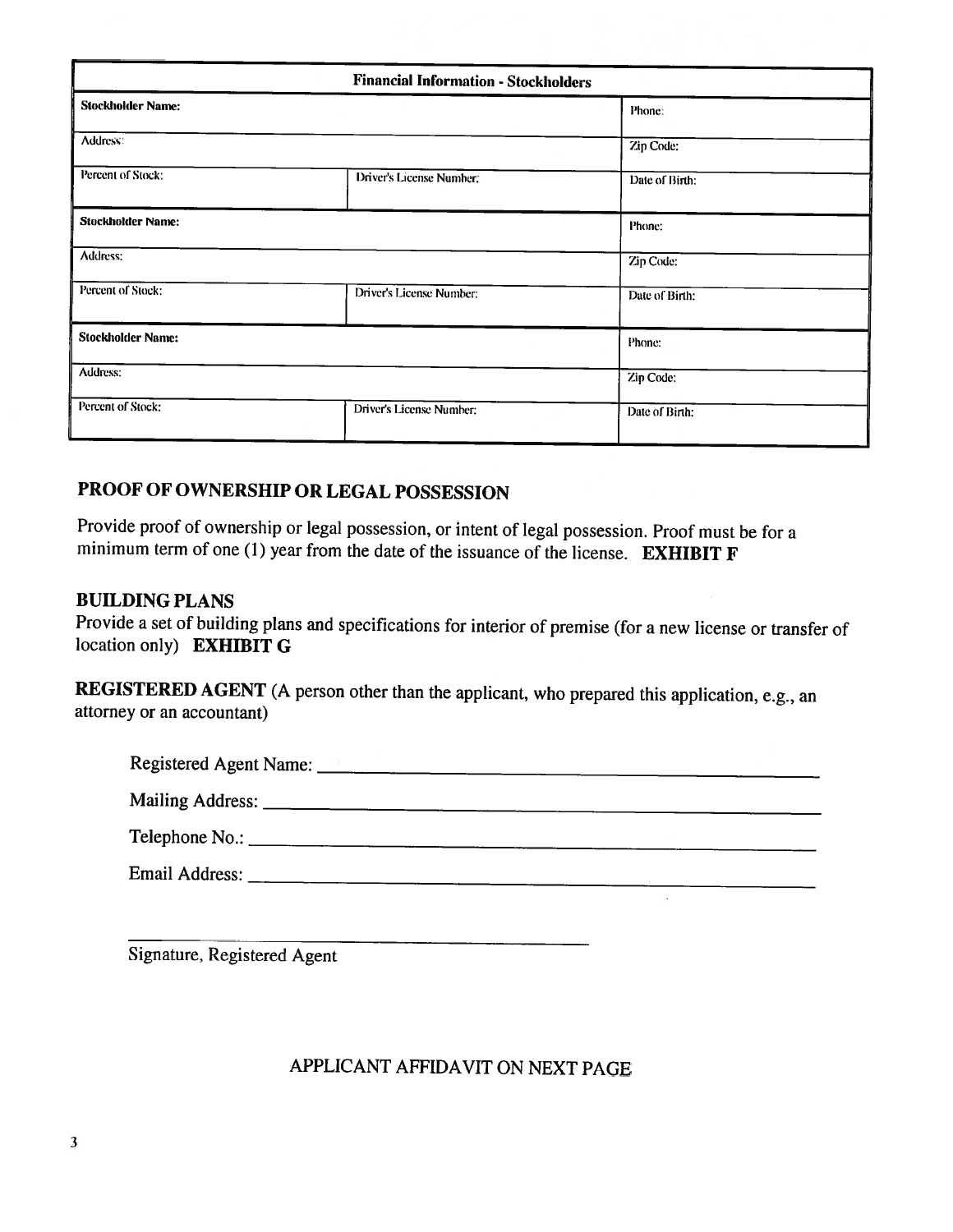### APPLICANT AFFIDAVIT OF ACCURACY

<sup>I</sup> declare under the penalty of perjury that this application, including all accompanying documents, have been examined by me and to the best of my knowledge and belief are true, correct and complete. <sup>I</sup> also declare that <sup>I</sup> have been <sup>g</sup>iven <sup>a</sup> copy of Section 55-100 to 55-1 <sup>12</sup> of the Lafayette Municipal Code pertaining to Pawnbrokers.

#### Authorized Signature

| the party of the property of the second control of the control of the control of the control of<br><b>Authorized Signature</b> |                               |
|--------------------------------------------------------------------------------------------------------------------------------|-------------------------------|
| <b>Printed Name and Title</b>                                                                                                  | Date                          |
|                                                                                                                                |                               |
|                                                                                                                                |                               |
|                                                                                                                                |                               |
|                                                                                                                                | Signature of notarial officer |
| <b>SEAL1</b>                                                                                                                   |                               |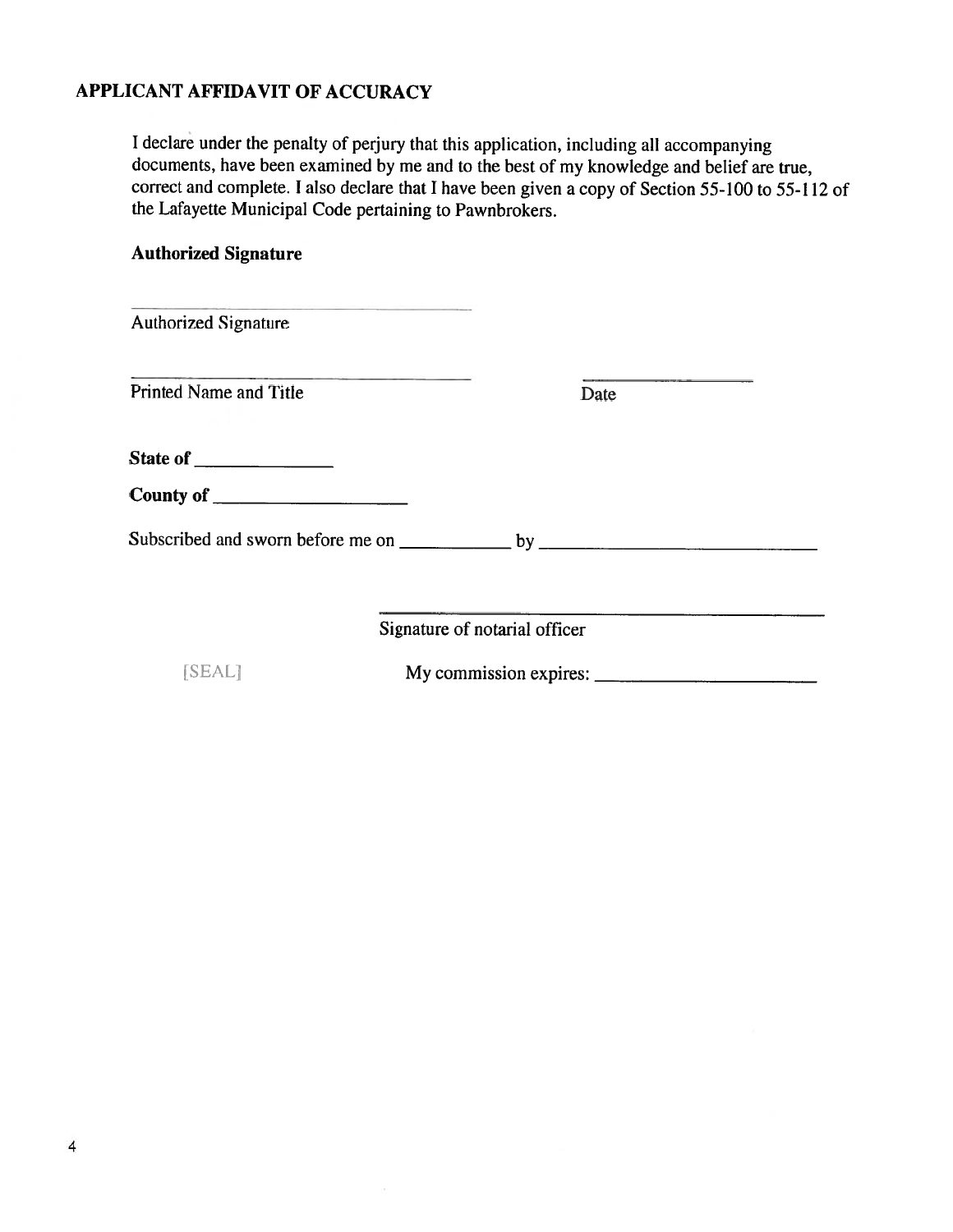

## ZONING REFERRAL PAWNBROKER BUSINESS LICENSE

ACCORDING TO LAFAYETTE MUNICIPAL CODE CHAPTER 55 (AS MAY BE AMENDED)

Applicant - complete the first three questions, check appropriate box, and submit this form with a copy of the site plan of the premises to the Lafayette Planning Development Department Return the signed form with your application to the City Clerk

| <b>Applicant – Complete this Section Only</b> |  |                                                                              |  |
|-----------------------------------------------|--|------------------------------------------------------------------------------|--|
| <b>Business Name:</b>                         |  |                                                                              |  |
| <b>Business Address:</b>                      |  |                                                                              |  |
| <b>Type of License applying for:</b>          |  |                                                                              |  |
|                                               |  | $\Box$ New License $\Box$ Change of Location $\Box$ Modification of Premises |  |

| To Be Completed & Signed By City Planning Department       |            |              |
|------------------------------------------------------------|------------|--------------|
| Zoning for the property is:                                |            |              |
| Is the property zoned for the type of license applied for? | $\Box$ Yes | $\square$ No |
| Is the building going to be enlarged?                      | $\Box$ Yes | $\square$ No |
| Please address parking issues as part of your review:      |            |              |
| Comments:                                                  |            |              |
|                                                            |            |              |
| Signature:                                                 |            |              |
| City Development/Zoning Division:                          | Date:      |              |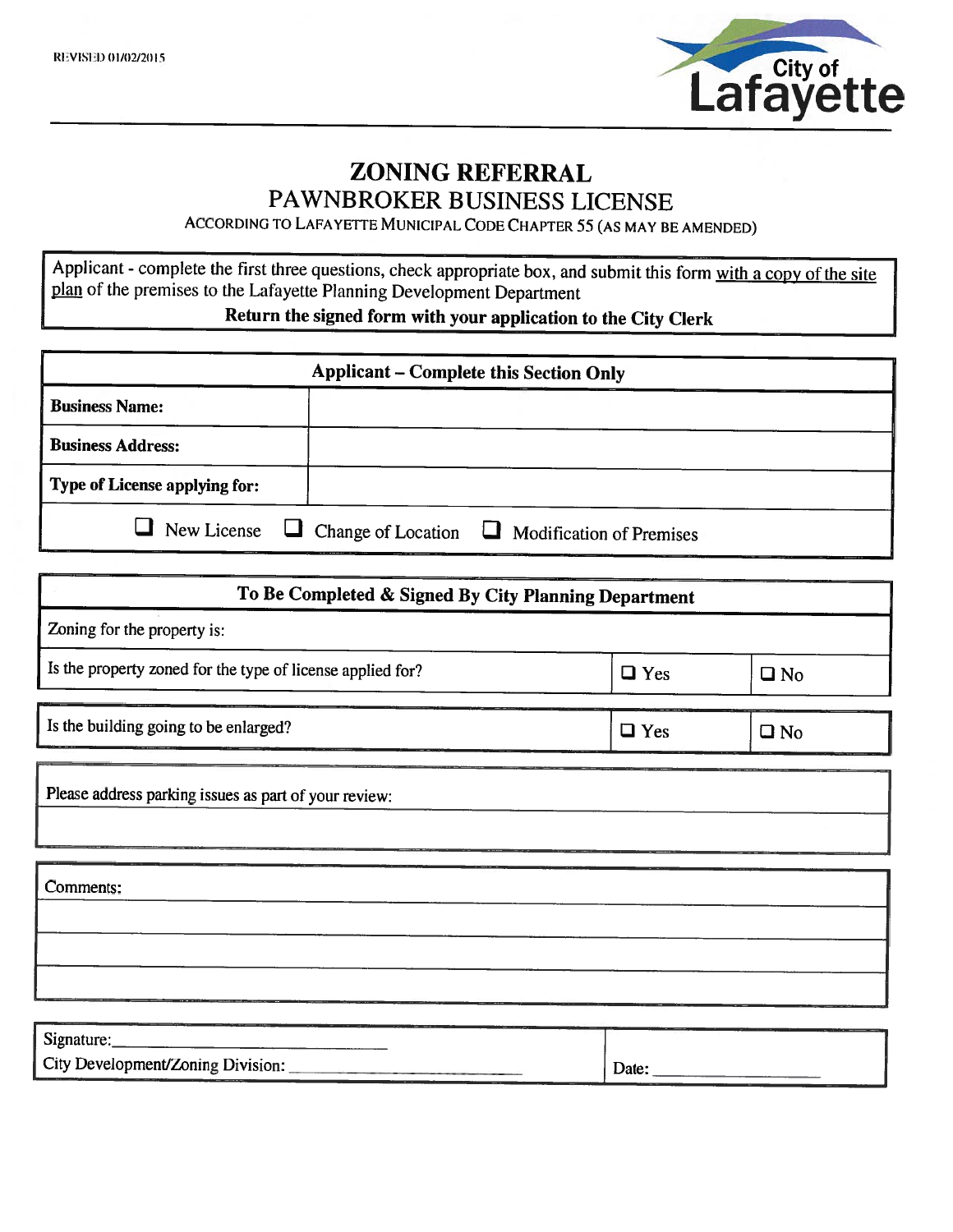**REVISED 01/02/2015** 



# PAWNBROKER BUSINESS LICENSE HISTORY

**Employment History for the past 10 years:** 

| <b>Name of Business</b><br><b>Address</b> |  | <b>Position Held</b> | <b>Dates of Employment</b> |  |  |
|-------------------------------------------|--|----------------------|----------------------------|--|--|
|                                           |  |                      |                            |  |  |
|                                           |  |                      |                            |  |  |
|                                           |  |                      |                            |  |  |
|                                           |  |                      |                            |  |  |
|                                           |  |                      |                            |  |  |
|                                           |  |                      |                            |  |  |

Pawnbroker's License History: Fill out this section if the above named person has previously operated in Lafayette, Colorado or any other city in Colorado or State under a pawnbroker license, has had such license revoked or suspended, and the reason thereof.

| <b>Name</b> | <b>Date</b> |  | <b>Jurisdiction of Action</b> |  |  |
|-------------|-------------|--|-------------------------------|--|--|
|             |             |  |                               |  |  |
|             |             |  |                               |  |  |
|             |             |  |                               |  |  |
|             |             |  |                               |  |  |
|             |             |  |                               |  |  |
|             |             |  |                               |  |  |
|             |             |  |                               |  |  |
|             |             |  |                               |  |  |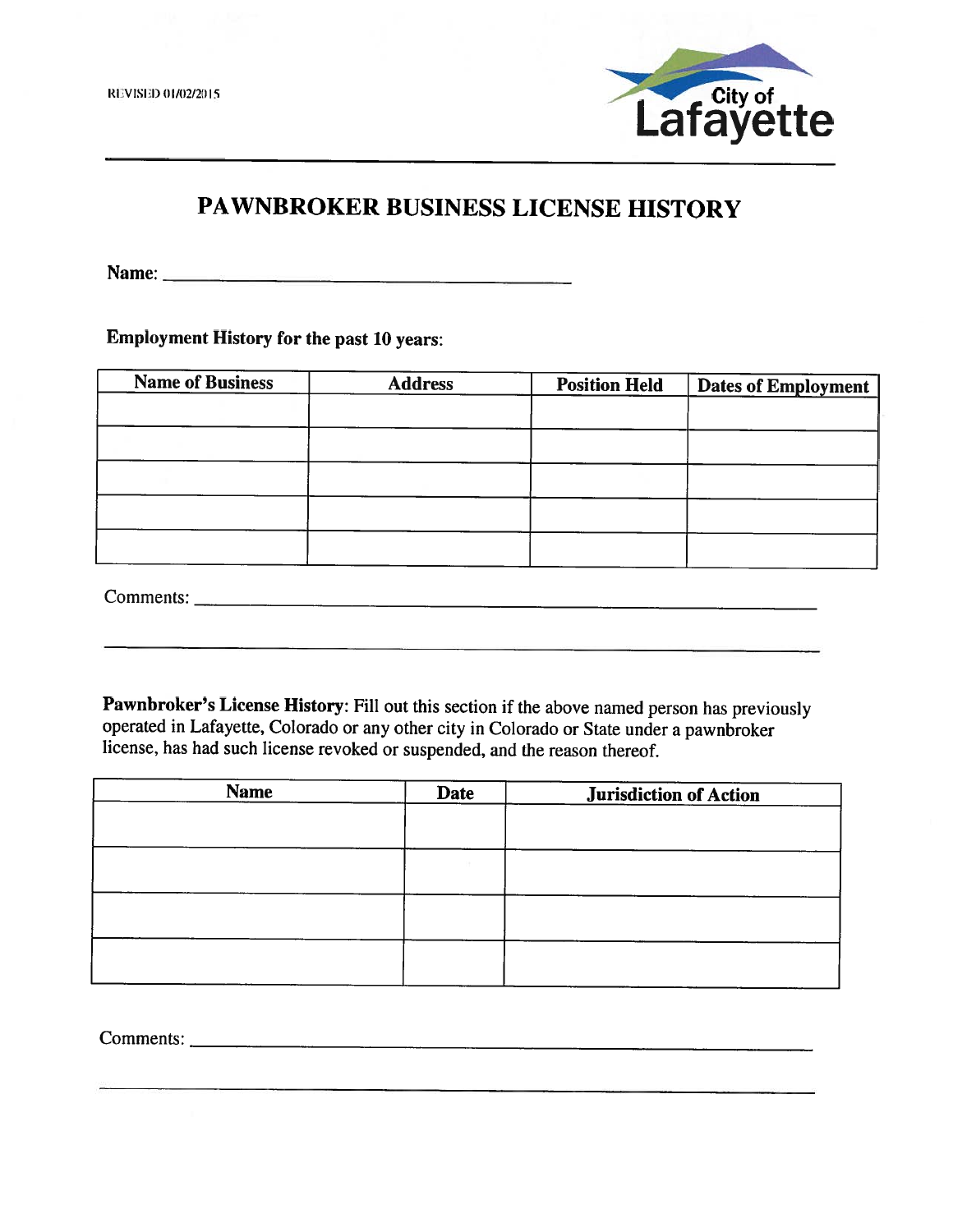

# AFFIDAVIT CONCERNING CRIMINAL HISTORY PAWNBROKER BUSINESS LICENSE

|           | My date of birth is: $\frac{1}{\frac{1}{2} \cdot \frac{1}{2} \cdot \frac{1}{2} \cdot \frac{1}{2} \cdot \frac{1}{2} \cdot \frac{1}{2} \cdot \frac{1}{2} \cdot \frac{1}{2} \cdot \frac{1}{2} \cdot \frac{1}{2} \cdot \frac{1}{2} \cdot \frac{1}{2} \cdot \frac{1}{2} \cdot \frac{1}{2} \cdot \frac{1}{2} \cdot \frac{1}{2} \cdot \frac{1}{2} \cdot \frac{1}{2} \cdot \frac{1}{2} \cdot \frac{1}{2} \cdot \frac{1}{2} \cdot \frac{1}{$ |
|-----------|-------------------------------------------------------------------------------------------------------------------------------------------------------------------------------------------------------------------------------------------------------------------------------------------------------------------------------------------------------------------------------------------------------------------------------------|
| (initial) | I certify that I have not been convicted of any criminal offense<br>excluding minor traffic offenses of less that eight (8) points but<br>including any traffic offense in which drugs or alcohol were involved.                                                                                                                                                                                                                    |
|           | OR                                                                                                                                                                                                                                                                                                                                                                                                                                  |
| $(i\nu)$  | I certify that I have been convicted of the following criminal offenses.<br>List offense, date of conviction, court and case number, and state and<br>county of the court. (Minor traffic offense of less than eight (8) points<br>need not be listed if no alcohol or drugs were involved.) Attach as separate<br>page.                                                                                                            |
| Signature | Date                                                                                                                                                                                                                                                                                                                                                                                                                                |
|           |                                                                                                                                                                                                                                                                                                                                                                                                                                     |
|           |                                                                                                                                                                                                                                                                                                                                                                                                                                     |
|           |                                                                                                                                                                                                                                                                                                                                                                                                                                     |
| (Seal)    |                                                                                                                                                                                                                                                                                                                                                                                                                                     |
|           |                                                                                                                                                                                                                                                                                                                                                                                                                                     |
|           | <b>Notary Public</b>                                                                                                                                                                                                                                                                                                                                                                                                                |

My commission expires: